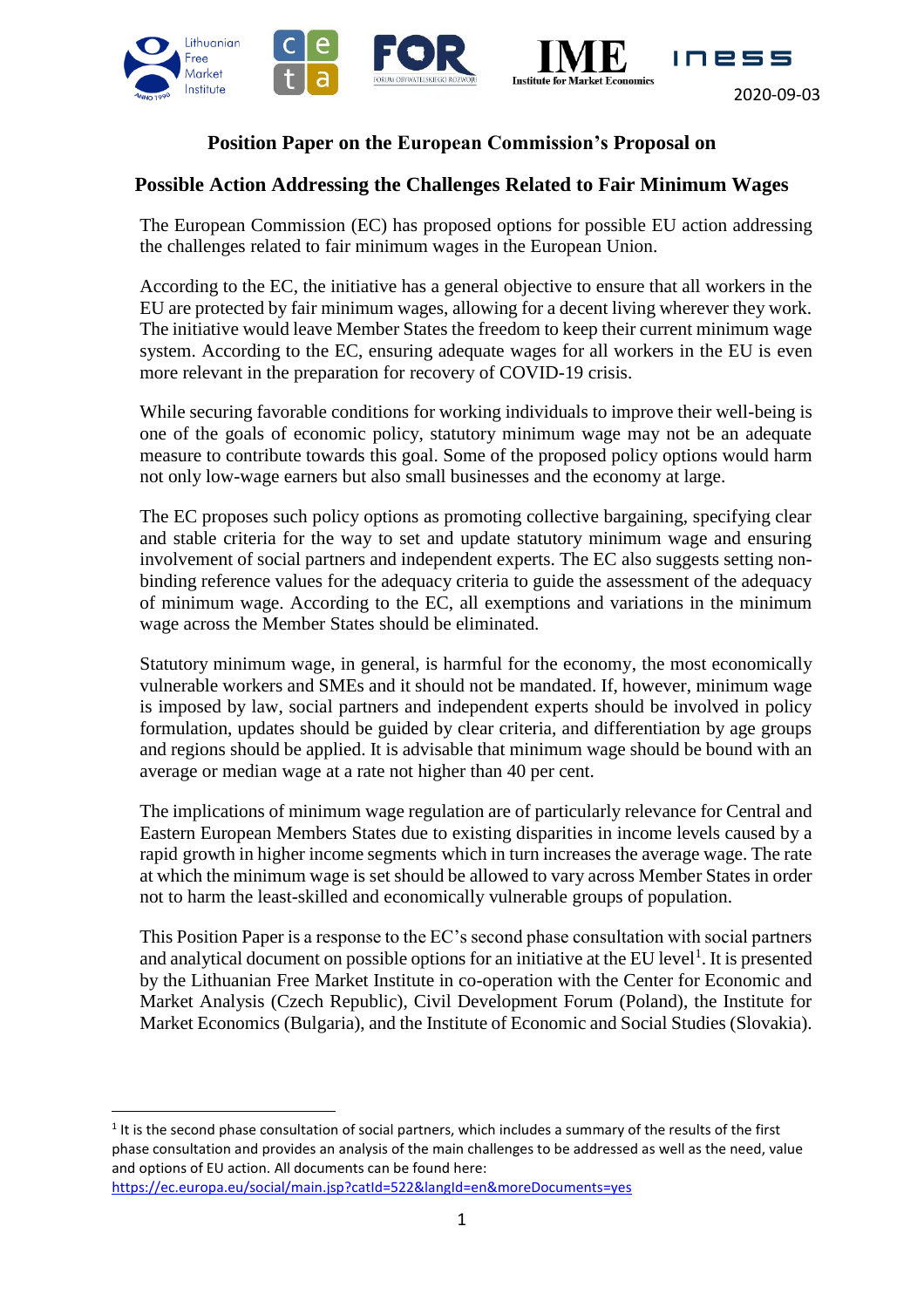



## MINIMUM WAGE – A BAD TOOL TO ACHIEVE GOOD GOALS

The EC states that minimum wages can help protect low-wage earners and reduce wage inequality, strengthen incentives to work and reduce in-work poverty.

An increase in minimum wages would not provide a better protection for low-wage earners. Economic theory suggests that minimum wage hikes lead to a decline in the demand for minimum wage earners and a growth of the official rate of unemployment. They may also fuel price increases and make businesses fire the least skilled workers or even go bankrupt. Fixing wages above market-clearing levels on competitive labour markets has an inevitable consequence of damaging job creation and economic growth, and competitiveness suffers as a result. Employers search for cheaper alternatives and jobs get automated.

Those who maintain their jobs after a minimum wage increase might expect wage increases. However, a dilemma arises about what is more important – higher wages or higher employment. Unemployment is a likely outcome for the most vulnerable segments of society: youth, disabled people, low-skilled workers, and population in regions. Research from US scholars suggests that an increase in the minimum hourly wage in Seattle from \$9.47 to \$13 reduced the number of hours worked in low-wage jobs by 6 to  $7\%$ <sup>2</sup>.

Relatively high minimum wages may equalize wages of skilled employees. This could not be the case if higher minimum wages raised the overall wage level. However, this scenario is quite unlikely, especially with the outbreak of COVID-19. Minimum wage increases would be harmful for those countries where average wages might fall due to COVID-19 or other reasons. This would bring disorder and misallocation of resources on the labour market and in the whole economy.

Minimum wage hikes might also boost the shadow economy instead of reducing in-work poverty. With higher mandatory minimum wages, some businesses may not afford to pay official wages and may be forced deeper into the illegal economy. They may formally employ workers under part-time contracts and additionally pay "envelope wages" so that the total labour costs (official and undeclared) for employing a worker are lower than the mandatory minimum wage and still equal to the competitive market wage. This effect would be particularly strong in countries with a high level of labour taxation.

It should be noted that minimum wage setting is also used as a political tool to garner support from low-wage earners. Political promises to raise minimum wages tend to intensify before elections. In many cases, it is unclear how the level of minimum wage is determined, and this ambiguity allow politicians to take advantage for the purpose of popularity gains.

The main goal of the governments should be to create appropriate conditions to increase the productivity of workers, not minimum wages. The cost of losing a job has to be taken into account for every employed person, not matter whether they get the average wage or the minimum wage. If workers create less value for their companies than their wages, they have to be either subsidized by their co-workers and/or employers or be dismissed.

<sup>2</sup> Minimum Wage Increases, Wages, and Low-Wage Employment: Evidence from Seattle [Ekaterina Jardim,](https://www.nber.org/people/ekaterina_jardim) [Mark C. Long,](https://www.nber.org/people/mark_long) [Robert Plotnick,](https://www.nber.org/people/robert_plotnick) [Emma van Inwegen,](https://www.nber.org/people/emma_van_inwegen) [Jacob Vigdor,](https://www.nber.org/people/jacob_vigdor) [Hilary Wething:](https://www.nber.org/people/hwething) <https://www.nber.org/papers/w23532>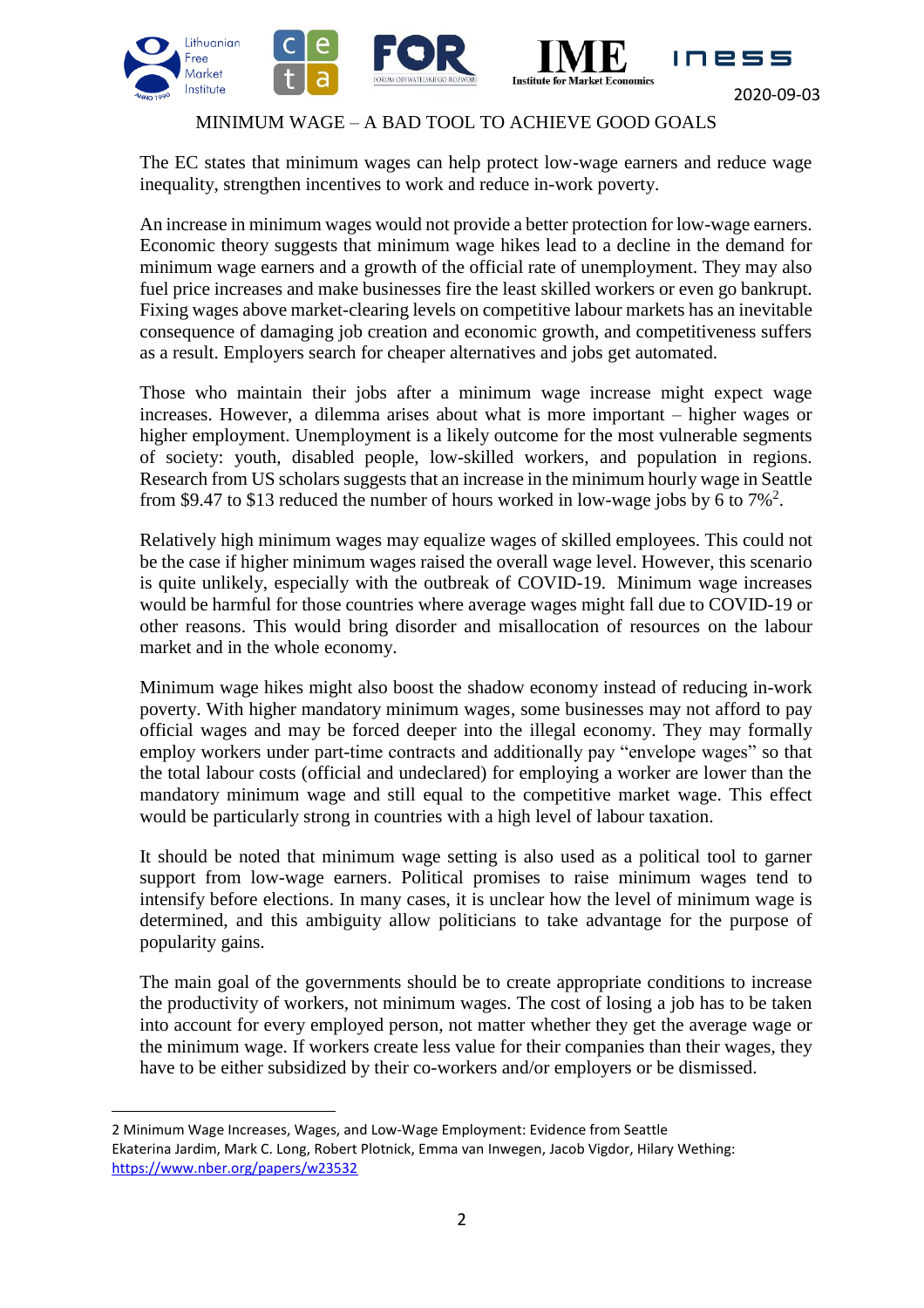





INBSS

Reducing taxes on labour, particularly on low-wage earners, would achieve the goal of minimum wages at a lower cost. Such a measure would increase the net incomes of most vulnerable workers with no negative effects for their employment, and in fact would have positive employment effects. Zero-hour contracts and more flexible working conditions could also provide a better protection for workers than higher minimum wages. "Zero" or "empty" employment contracts mean that an employee commits to do a job when there is demand for it, and the employer commits to pay for it. Also, labour market policy should promote remote work, work from home or in clusters of cooperation. These conditions would be a better solution for workers than minimum wage hikes. They would allow them to adapt or to earn extra money.

## THE EFFECTS ON WORKERS, BUSINESSES AND SOCIETY

According to the EC, when minimum wages are too low, they involve negative consequences for the economy, workers and businesses: they do not secure adequate income for workers and their families, cause wage inequality and in-work poverty, lower incentives to take up a job if work does not pay, and create uncertainty about future wages and entitlements.

It should be noted, however, that the main problem for minimum-wage earners is reduced incentives to work, and raising minimum wages is not the only or the best way to improve those incentives. The net minimum wage can be increased by reducing taxes on labour, especially for low-wage earners, and/or raising the level of tax-exempt income.

As an illustration, the figure below shows the unemployment trap<sup>3</sup> and the net wage with different tax-exempt income thresholds in Lithuania. It evaluates the tax burden on minimum wage earners. According to the data, incentives to work for minimum wage earners in Lithuania would increase by almost 7% if the amount of tax-exempt income equaled the amount of minimum wage.



*Source: Lithuanian Free Market Institute* 

<sup>&</sup>lt;sup>3</sup> The unemployment trap is a relative indicator that represents the level of social benefits received as a share of potential income an unemployed person would earn if they had employment.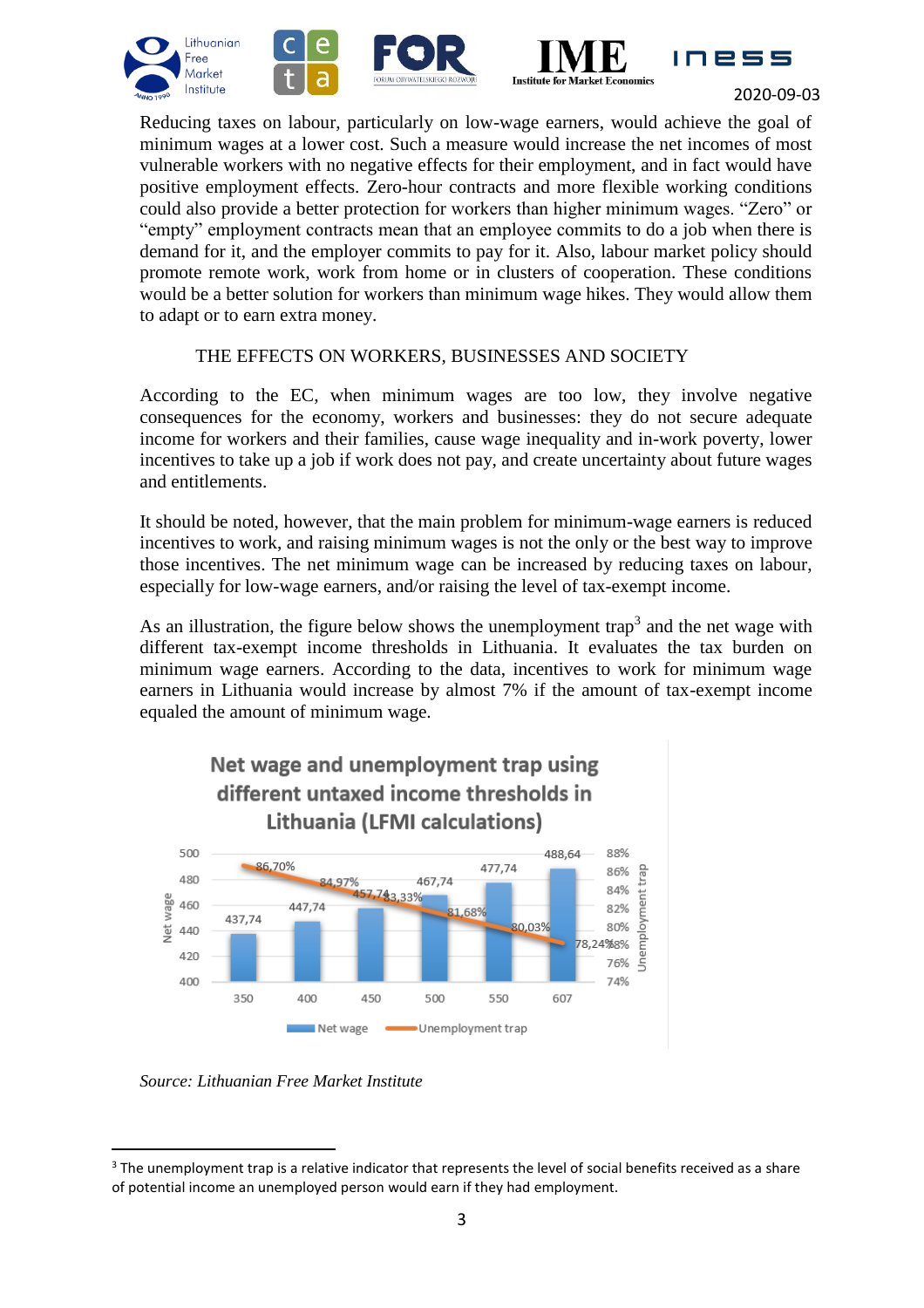



According to the EC, low minimum wages also have adverse consequences for businesses, such as increased job turnover, weaker incentives for firms to invest in workers' skills, less engaged workforce, and a smaller pool of workers to recruit.

The figure below represents changes over time in the level of job vacancies across some Member States. It shows that the share of job vacancies is on the rise.



*Source: Eurostat data<https://ec.europa.eu/eurostat/web/labour-market/job-vacancies>*

Notably, businesses are already facing difficulty finding employees. Increasing minimum wages would aggravate these problems, especially for SMEs which would then afford less workforce or would even be forced to close down. As a result, employment would shift to bigger enterprises where workers would be offered more certainty about the future. This would indeed lead to less engaged workforce.

The EC also notes that low minimum wages have a negative impact on public budgets.

As minimum wage hikes make businesses hire less workforce, it results in lower budget revenues. Higher unemployment means higher expenditures for unemployment benefits and lower revenues from labour taxes. Minimum wage hikes are seen as an attractive policy tool because they do not require a significant increase in government spending. Increases in the minimum wage fuel inflation and distort the allocation of resources by businesses by forcing them to take prompt measures to adapt.

## REDUCING NEGATIVE EFFECTS OF MINIMUM WAGES FOR THE ECONOMY

The following chapter provides specific comments on the possible actions delineated by the EC in the analytical document under analysis.

The EC suggests the following policy options regarding collective bargaining:

 "To take measures, in cooperation with social partners, to promote collective bargaining to support fair minimum wages."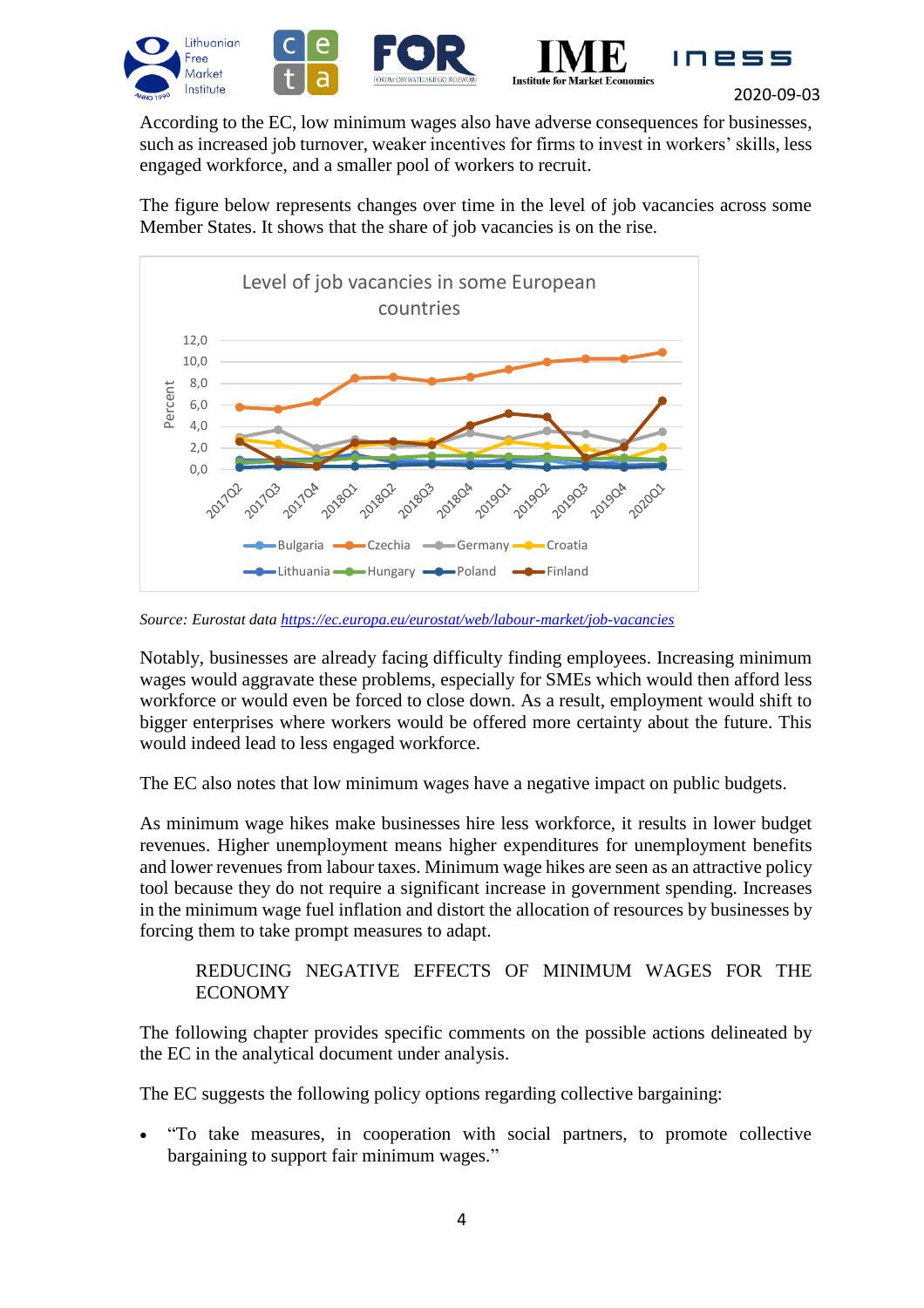





*Indeed, involvement of social partners in setting measures for promoting collective bargaining is a much needed and welcome position. While social partners can contribute analytical insight on proposals under consideration, importantly, their involvement should help achieve fair minimum wages for all the parties - not only for the employees but also for the employers and the government.*

 "Where wages are set exclusively through collective bargaining, to take action to ensure that all workers are covered. This can be achieved for example if all workers potentially can be covered by a collective agreement."

*Collective agreements and individual agreements between the employer and the employee are more appropriate than government-imposed regulations because they provide more flexibility to negotiate and better reflect specific needs of the employer and employee. It has also to be noted that social partnerships are not equally strong in all EU countries and they represent different proportions of workers.*

"Provide specific guidance to promote collective bargaining in all Member States."

*The European Commission should more clearly express its opinion on what specific guidance for promoting collective bargaining it has in mind. Individual agreements should not be considered as less valuable than collective agreements because they allow individual workers to negotiate the best possible conditions.*

The EC lays down the following proposal on national frameworks for setting and updating statutory minimum wages:

 "To provide for updates of statutory minimum wages setting mechanisms to be guided by clear and stable criteria."

*It is essential that updates of statutory minimum wages (i.e. changes in the amount of minimum wage) are guided by clear criteria that can help protect minimum wages from being used as a political tool. It would protect voters from ill-founded and unjustified populist promises from politicians to provide high minimum wages after election.*

 "To provide for updates of statutory minimum wages being conducted at reasonably frequent and regular intervals."

*Updates should be conducted at regular intervals to prevent minimum wages from being used as a political tool. This would also minimize interruption and uncertainty for companies and better inform their business plans. Employers would be better informed as to when and how much the minimum wage would be increased and this would give them more time to choose the best strategy to prepare for changes.*

 "Specify the number of elements to be taken into account for statutory minimum wage setting and updating, such as the cost of living and the level of distribution of wages, together with other economic and social conditions."

*Every Member State should define clear criteria how wages are set or updated. Some examples of Member States show that wage determination is chaotic and decisions adopted, for example, by the tripartite councils are not always mandatory.*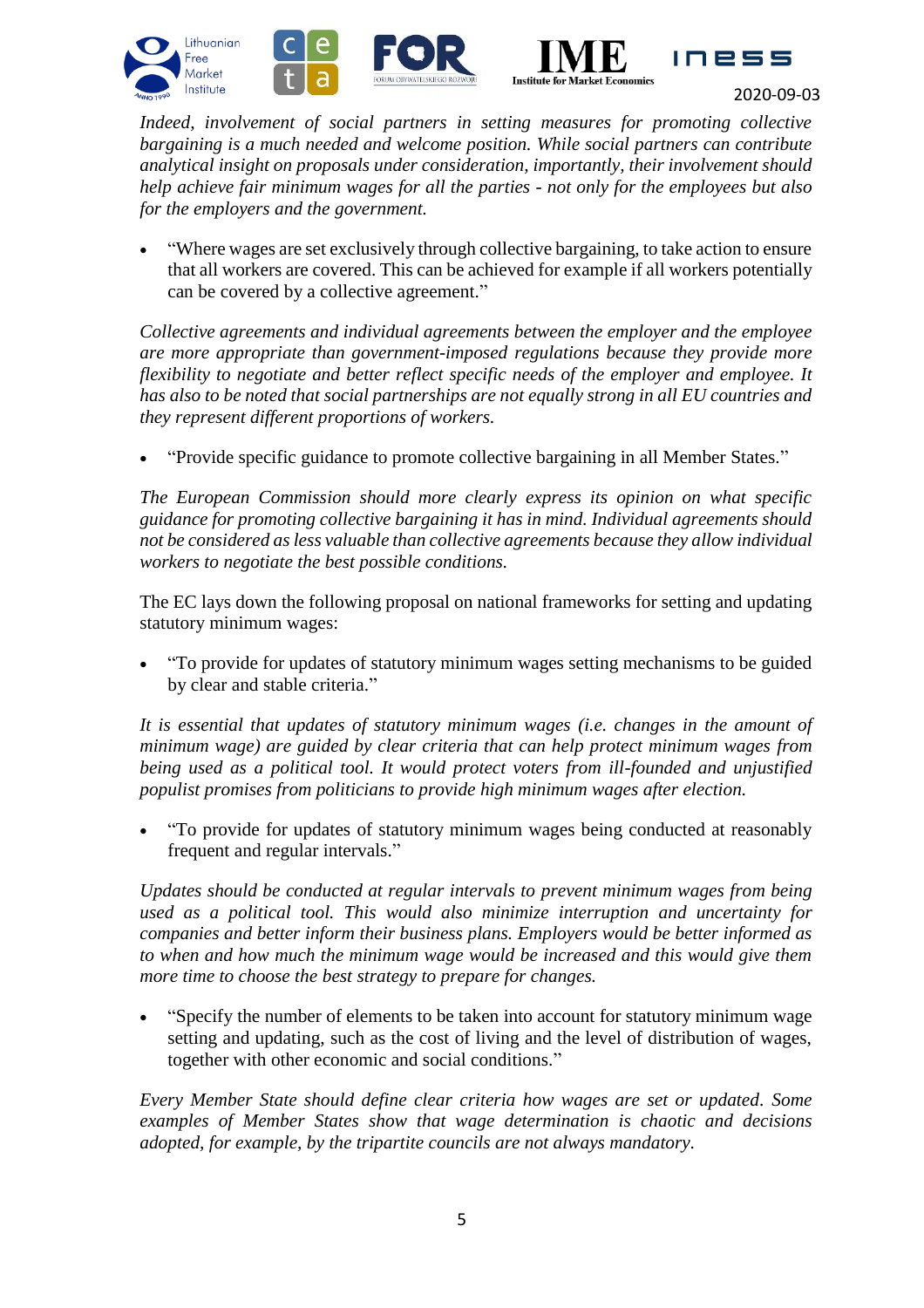





INESS

#### **Examples of minimum wage determination systems in Member States**

In Lithuania, minimum wage is set based on the average of the four EC Members States with the highest ratio of minimum wage to the average monthly wage. Also, there is a negotiated proportional interval of average wage into which minimum wage should fall, which sometimes becomes a political tool of manipulation. Lithuania has a two-tier minimum wage differentiation. The minimum wage can only be paid for unskilled labour, while qualified employees should receive higher wages than the minimum wage. This law inflicts an additional administrative burden as the employers have to evaluate and prove that certain job positions can be defined as skilled or unskilled.

In Poland, national labour law lays down rules for setting the minimum wage. Those rules are not binding though and are routinely changed in the tripartite commission or unilaterally by the government. However, national law requires evaluating economic factors in setting the minimum wage level. The government delivers various data to the tripartite commission, but neither the commission nor the government are obliged to follow them, other than the forecasted Consumer Price Index (CPI). The only mandatory factor in determining the minimum wage level is that the minimum wage has to go up by at least the inflation rate, in other words, by a forecasted change in CPI.

In addition to mandatory minimum wage the Slovak Republic has five other levels of minimum wage which distort the labour market even more than the standard minimum wage. By law, Slovakia differentiates its minimum wage by type of jobs based on the level of job difficulty. In total, there are six levels of the minimum wage, standing at 100%, 120%, 140%, 160%, 180% and 200%. It should be noted that those levels are not applicable for public sector jobs. The rate of 200% is applicable to the highest managerial positions.

Countries in the EU should clearly define what minimum wage represents a decent level of subsistence in their country and stipulate fixed and clear-cut criteria to calculate it.

*Source: [Minimum Wage Regulation. It's complicated.](https://bit.ly/3gl5CQJ) Lithuanian Free Market Institute, 2018.*

 "Define a set of indicators to guide the assessment of minimum wage adequacy, while considering economic conditions such as (i) the gross median wage, (ii) the gross average wage, (iii) the net median wage, (iv) the net average wage, or  $(v)$  a criterion to ensure decent living standards, in particular by defining a reference basket of goods."

*The EC does not provide insights or information on what could be regarded as an adequate minimum wage. Member States differ considerably from one another, so they all have to apply independent measures to define what a decent living standard is. The net average wage in theory should be the clearest indicator, nevertheless, the average wage indicator completely ignores the income structure and is highly influenced by outliers both on the high and low end of the income structure. The median wage is calculated only every four years, so it would be hard to compare. The gross wage does not reflect the situation best because tax regimes differ across countries. So the ratio of minimum wage to average or median wage should be applied as possible adequacy criteria.*

 "Set non-binding reference values for the above adequacy criteria to guide the assessment of minimum wage adequacy. Approaches could be the following: (i) comparing the gross minimum wage to thresholds such as 60% (50%) of the median wage, or 50% (40%) of the average wage; (ii) comparing the net minimum wage to 60% (50%) of the net average wage or 70% (60%) of the net median wage."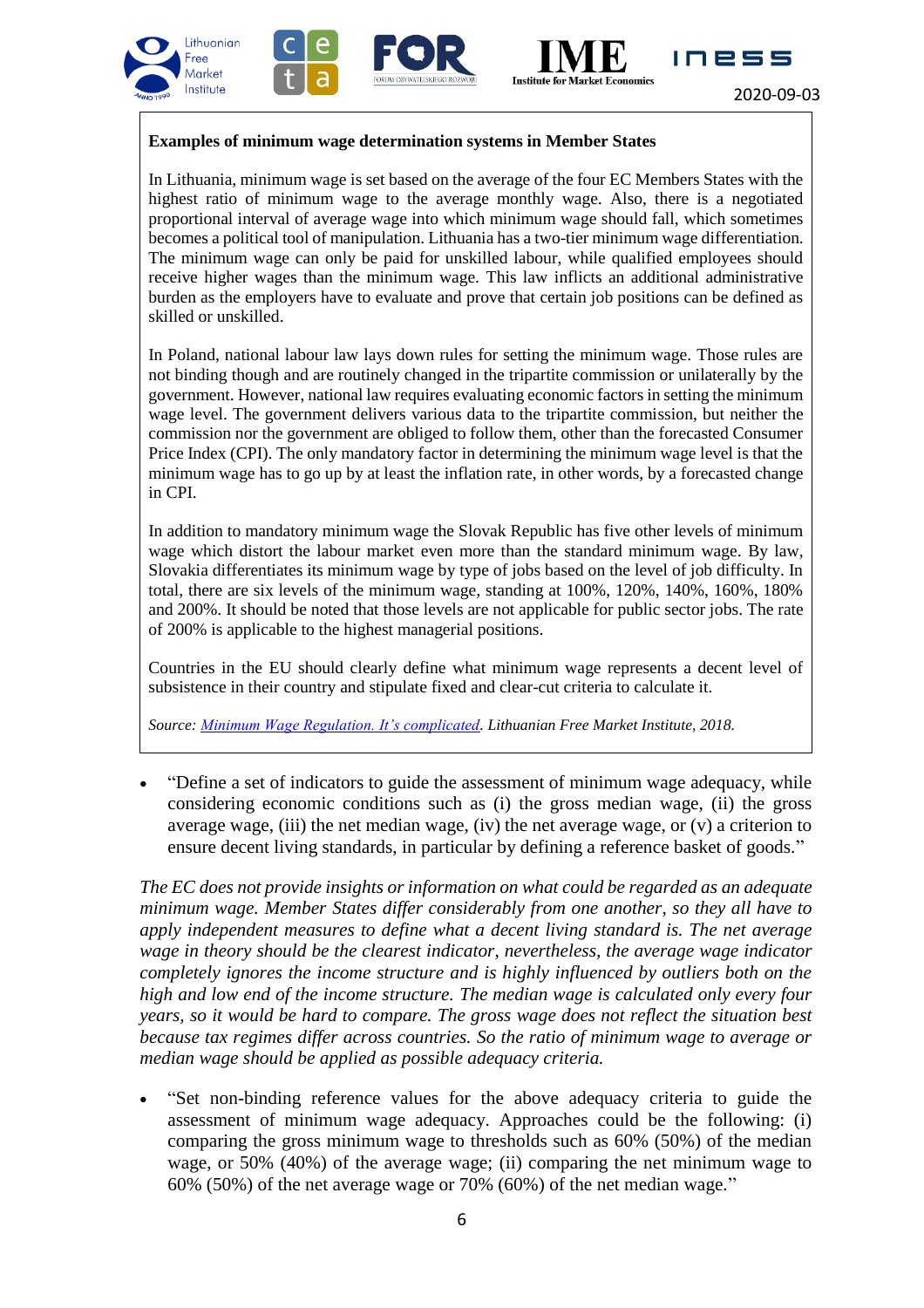





*Most studies investigating the optimal level of minimum wage focus on the ratio of minimum wage to average wage. A joint report from ILO, OECD, IMF and the World Bank suggests that a minimum wage should correspond to around 30-40% of the median wage. It is important to note that due to the skewness of income distribution, the median wage tends to be lower than the average wage in most countries. Some earlier research by IMF that focused on individual countries suggested similar findings.* 

*It is important to note that binding the minimum wage as a higher percentage of average or median wage increases the overall average or median wage in a given country. Thus, a problem arises that minimum wages would constantly increase more than they would otherwise before the binding. It would become a driving factor of inflation. Law-makers should keep that in mind before setting the exact percentage of average or median wage.*

*All Member States have different tax systems, so comparing net minimum wage to average or median wage is more likely to show an accurate situation of workers' welfare. What matters for employees is net salary, not gross salary. The European Commission should create this kind of comparison to properly evaluate the situation.*

*Examples in the box below show that some Member States have already reached the EC proposed thresholds for the gross minimum wage. Nevertheless, the difference in taxation is important because in some countries the net minimum threshold is below the proposed criteria while the gross minimum threshold falls within the interval.*

**EC proposed thresholds and existing ratios in Lithuania, Slovakia, Czech Republic, Bulgaria and Poland**

*Lithuania*: Lithuania has already reached the interval which the European Commission names as adequate criteria for gross minimum wage. However, the net minimum wage is slightly below 50% of the net average wage. This signals that low-wage earners are taxed comparatively more than in other Member States on average.

The Lithuanian Statistics Department calculates the median wage only once every four years. The last calculation was made in 2018, so using the median wage-based approach would not be precise. Only calculations with average wage would be reliable. At present the gross minimum wage stands at about 44% of the average wage in Lithuania. Based on the EC's proposed approaches, 50% of the average gross wage would amount to 690.5 euros, and 40% of the average gross wage would make 552.4 euros. Lithuania's net minimum wage is currently about 49.7% of the average net wage. If calculated based on the EC's proposal, 60% of the average net wage would amount to 527.5 euros, while 50% of the average net wage would make 439.6 euros. (*Source: Lithuanian Free Market Institute*).

*Slovak Republic*: The Slovak Republic has exceeded all EC proposed thresholds. At the beginning of 2014 Slovak gross minimum wage was about 41% of average gross wage. In 2020 the share reached 52% and in 2021 it is expected to go up to 54.2%. The Slovak Republic aspires to be the leader in the share of minimum wage to average wage in 2021. These high numbers are a result of six years of populistic politics. The Slovak government has been raising the minimum wage at twice the rate of raising average wage and at four times the rate of rising the productivity of labor. This trend is not being reversed even in the COVID-19 crisis.

Czech Republic<sup>4</sup>: Taking into account data for 1.H 2020, the gross minimum wage (14600 CZK 557.25 EUR) is exactly 42.8% of the gross average wage (34077 CZK = 1300 EUR).

 $4$  1 EUR = 26,20 CZK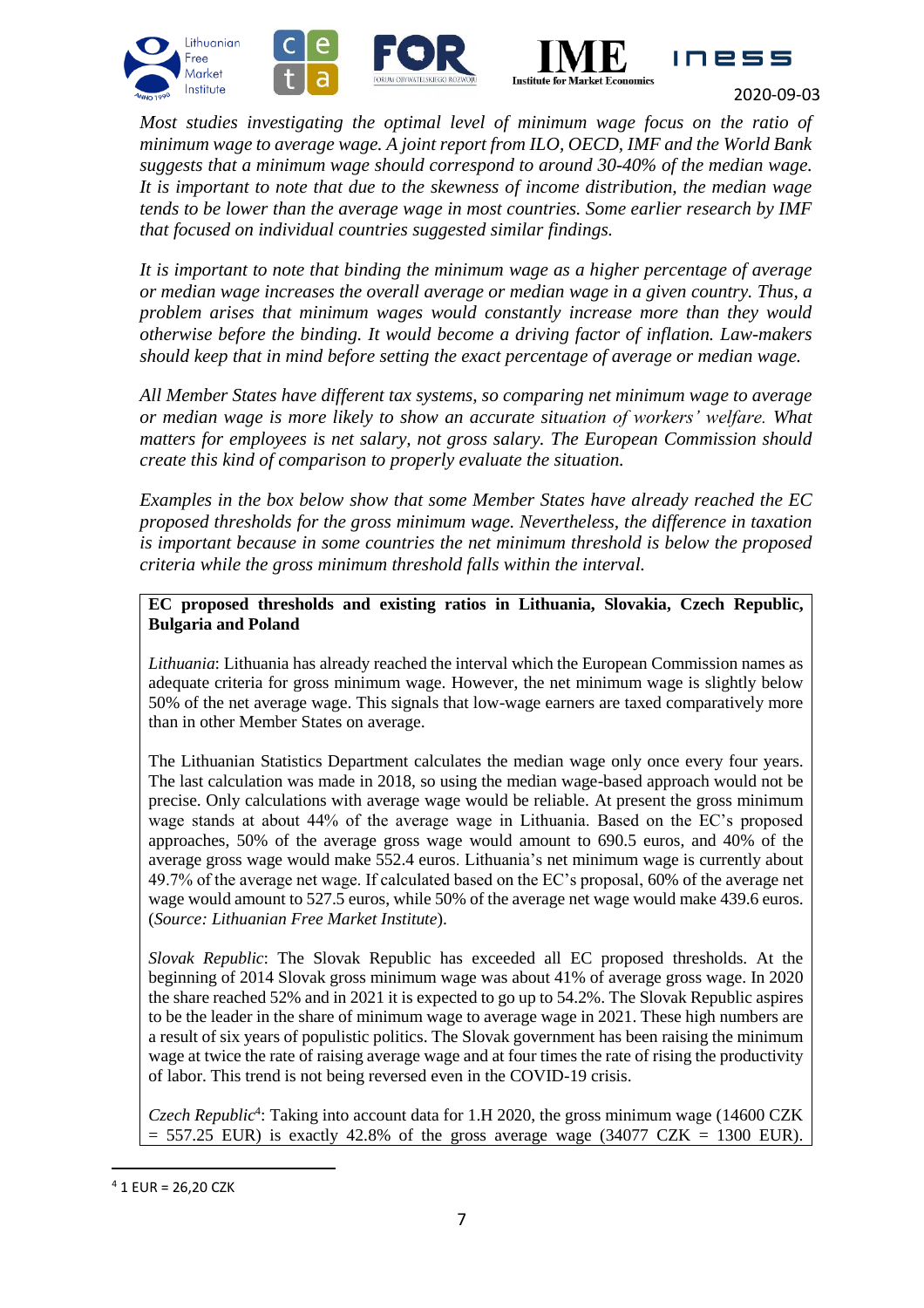





INPS

Considering net wages, minimum wage of 14600 CZK (557.25 EUR) on payroll means net income of 12124 CZK (462.75 EUR), when 34077 CZK (1300 EUR) makes 25557 CZK (975.45 EUR).

*Bulgaria*: In mid-2020 the minimum wage stood at 45% of the gross average wage at the national level. Overall, since 2015 the minimum wage has been growing by a steady 20 to 25 euro per year, lagging behind the growth in average wages in the period of economic growth at the peak of the economic cycle. The higher growth of the average wage, however, is a consequence primarily of a faster growth of wages and income at the top end of the income structure (as demonstrated by the growing income inequality indicators). Calculations done back in 2019, when the idea of introducing EU-wide minimum wage rules was first floated during the EU election period, show that in the case of Bulgaria fixing the minimum wage at 60% of the median would actually initially result in a reduction of the current minimum wage levels and a slower growth in the following years.

*Poland*: In 1.H 2020 the gross minimum wage (2600 PLN = 591EUR) reached the level of 50% of average wage in the national economy  $(5165 \text{ PLN} = 1174 \text{ EUR})$ , up from 44% in the same period of 2015. Strikingly, the current ratio of net minimum wage to net average wage (51%) is nearly the same as for average wage, which points to almost completely flat taxation, without any preferences for low income workers.

#### *Source: Eurostat data*

*[https://ec.europa.eu/eurostat/statistics-explained/index.php/Minimum\\_wage\\_statistics](https://ec.europa.eu/eurostat/statistics-explained/index.php/Minimum_wage_statistics)*

 "Using an indicator framework or the development of national definitions of adequacy, accounting for the interplay with tax-benefit systems and the broader wage-setting system."

*It is essential that benefit systems do not reduce incentives to take a minimum wage job. Businesses already have difficulties finding employees as the level of job vacancies is comparatively high. This signals distortions in the benefit systems.*

The EC suggestion on involvement of independent experts in statutory minimum wage setting is as follows:

"To associate independent experts with statutory minimum wage setting and updating."

*Involvement of independent experts is indeed significant and much needed. Their unbiased opinion could make the minimum wage setting less political and determined by mutual concession for each party in negotiations.*

The EC indicates the following suggestion on exemptions and variations:

 "Provide elements so as to aim at the elimination of exemptions and/or variations in the countries where they exist."

*Exemptions and variations are a two-sided issue. On the one hand, they create inequality, some groups of individuals can face more difficulties to get employed or employers may give priority in hiring certain groups. Nevertheless, exemptions are better compared with the general fallacy of minimum wage itself. A uniform minimum wage can be harmful for regions, for businesses which create less value and for employees with less experience. Regional variations of minimum wage could pull some workers out of the shadow economy, while variations by age groups could make employment for young or unskilled people more*